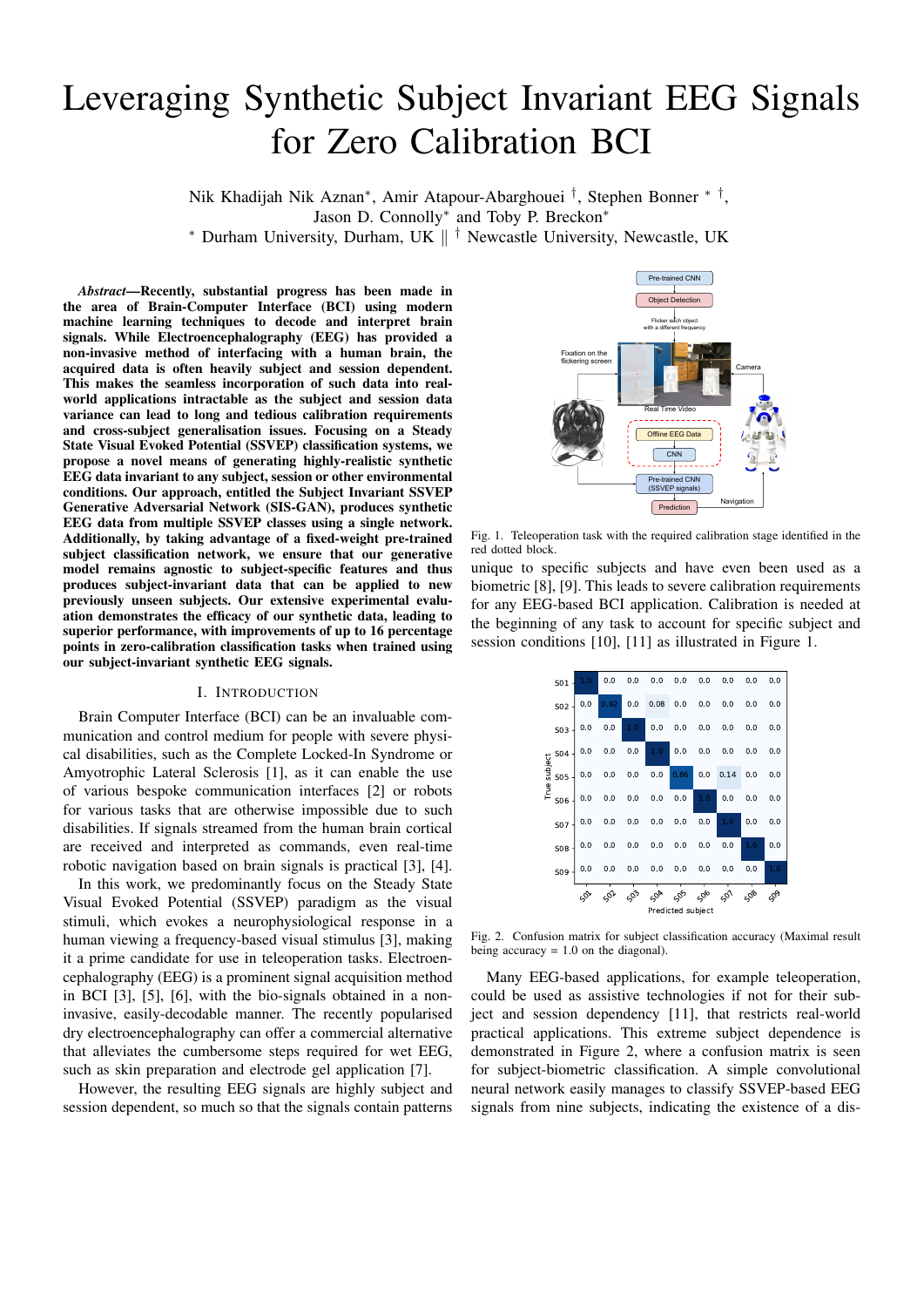tinctive subject bias, where each subject signal contains easilydistinguishable biometric features. In this paper, we investigate the possibility of leveraging recent advances in deep machine learning to generate synthetic EEG signals which are subject invariant and hence can be used to enable the training of generic EEG signal decoders for previously unseen subjects. Recently, neural-based generative models, such as Generative Adversarial Networks (GAN) [12], have been proven to be capable of capturing the key elements of a given dataset by learning a hidden structure from its underlying distribution to generate new data samples within the same distribution. Previous work [13] has even demonstrated significant improvements in performance if synthetic EEG signals generated by a GAN are used for pre-training an SSVEP classification network.

However, as EEG signals are highly subject-specific, the issue of subject bias has to be taken into consideration when dealing with such data in a learning-based approach [14], [15]. Machine learning, in general, is fraught with dataspecific issues as models often have a tendency to overfit to unapparent or unobservable nuances of a given dataset in order to maximise task performance. Particular features in a dataset can often drive the resultant model distribution toward a certain direction resulting in bias and inferior performance on previously unseen data.

In this paper, we exploit the capabilities of a Subject Invariant SSVEP Generative Adversarial Network (SIS-GAN) to produce not only realistic synthetic EEG signals but also to eliminate subject-specific features in order to boost performance on subsequent tasks. To demonstrate this, we choose to show results on an SSVEP-based teleoperation task, although potential applications are not limited just to this. In this crosstask setting, the data utilised to train our generative model are from different subjects and different capture sessions that remain unseen for the downstream SSVEP classifier. The generated signals are used to classify unseen subjects from the online EEG signals from [16], where three subjects navigate a humanoid robot using variable position and size SSVEP stimuli. Our experimental results (Section V) demonstrate the efficacy of our SIS-GAN approach.

In summary, the major contributions of this paper are:

- *Zero Calibration* Our novel model architecture results in synthetically-generated subject-invariant EEG signals suitable for real-time BCI applications with near zero calibration.
- *Cross-Task Results* Downstream models trained on data generated by our SIS-GAN approach are shown to perform well when classifying Online signals having only seen Offline signals during training.
- *Realistic Synthetic Data* We use our deep learning based generative model to create highly *realistic synthetic EEG signals* shown to offer superior performance for downstream signal decoding tasks.
- *SSVEP Classification for Unseen Subjects* Our use of enforced subject invariance, via our SIS-GAN architecture, results in models capable of accurate SSVEP classification for unseen subjects with improvements of

up to 16 percentage points against contemporary stateof-the-art approaches.

Our extensive experimental results are fully supported by the release of our *PyTorch* implementation<sup>1</sup>.

## II. RELATED WORK

Calibration issues have long plagued BCI applications, as calibration is required at the beginning of every session [10], even for the same subjects doing the same tasks, leading to subject fatigue, and hence affecting signal quality. Removing or reducing the calibration stage, therefore, has received considerable attention within the literature. For instance, a zero training method is introduced in [10] to learn spatial patterns in features by transferring knowledge from previous sessions. Though effective in reducing task time, the approach is subject-specific and calibration is still required for new unseen subjects. In [5], calibration requirements are somewhat reduced through style transfer mapping between previously seen and new subjects. Each new subject, however, will still require a few calibration sessions to enable training of the mapping process. Complete generalisation to entirely new subjects without calibration is, however, possible as demonstrated in our previous work [7], where an SSVEP-based task could be performed for previously unseen subjects without any additional training despite the slight reduction in accuracy.

In this paper, we propose a novel EEG signal generation framework taking advantage of generative models to produce subject-invariant synthetic EEG signals. However, the use of generative models in BCI applications is not unprecedented. In [13], for instance, we investigated the possibility of generating synthetic EEG signals containing SSVEP information via neural-based generative models trained on a limited quantity of EEG signals from different subjects. Similarly, in [17], a Wasserstein GAN [18] is trained using single-channel EEGbased motor imagery data. High-resolution EEG-based motor imagery data is also generated in [6] via a similar model by interpolating one channel to another using low-resolution signals. Using synthetic signals generated from a Recurrent GAN, [19] augments motor imagery data with synthetic signals but without much improvement over the sole use of real data.

As subject invariance is an important component of our work, removing undesirable bias from data features is of significant relevance. In [14], a model trained on biased data incentivised not to learn some specified target bias is shown to be able to perform well on unbiased test data. The model in [15] generates data without having any information about certain *protected attributes* using a generator conditioned on those attributes and two discriminators discerning the fakeness of the samples and the existence of the undesirable features.

Inspired by these advances in unbiased training frameworks, we investigate synthetic EEG signals generated via our Subject Invariant SSVEP Generative Adversarial Network (SIS-GAN) used to classify unseen subjects in a downstream EEG-based teleoperation task. While earlier work [5], [10], [20], [21]

<sup>1</sup>https://github.com/nikk-nikaznan/Subject-Invariant-SSVEP-GAN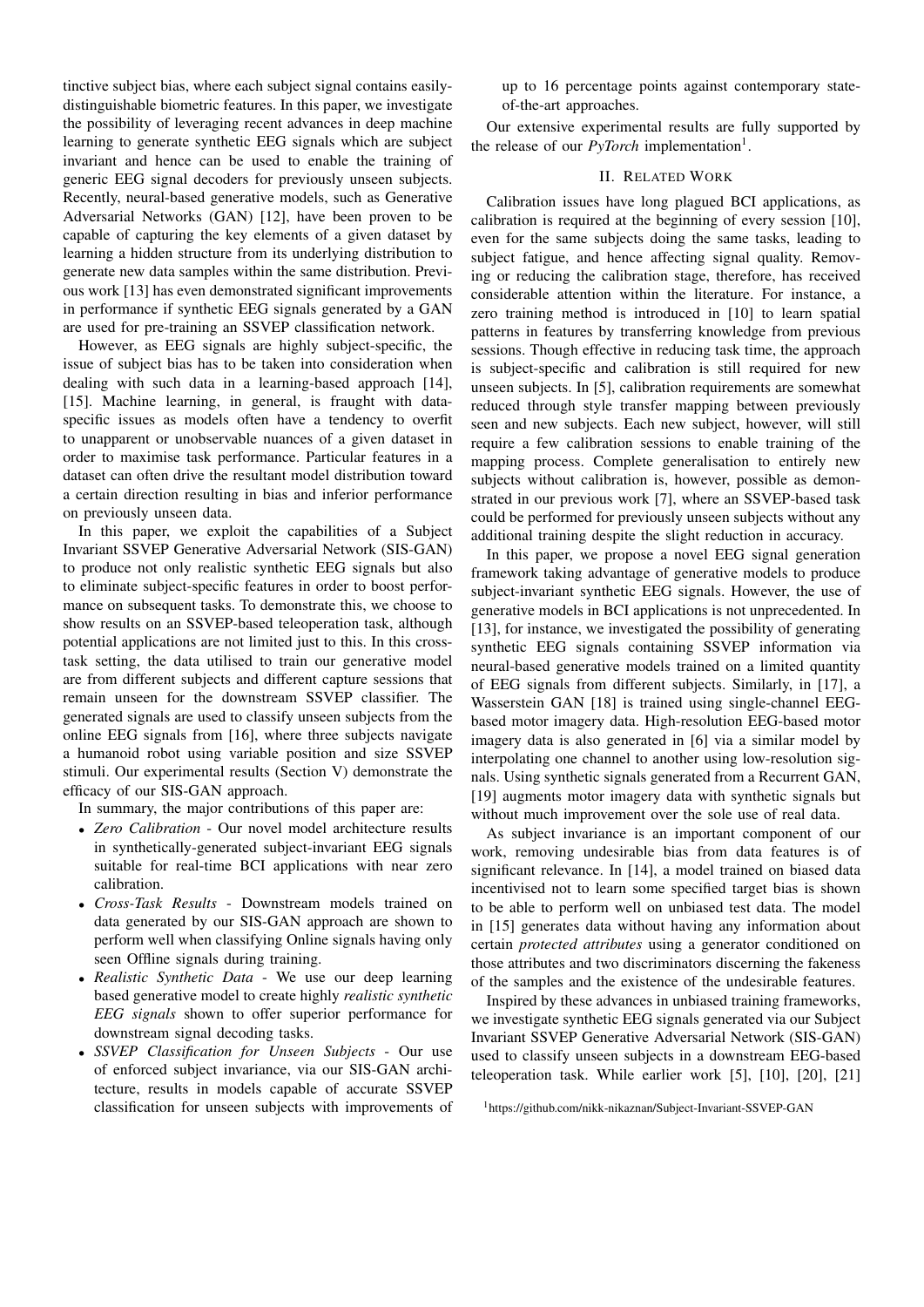discusses the difficulties often faced with the calibration stage, no other work to date has successfully managed to classify completely unseen subjects without re-training, fine-tuning or much larger data availability. In this vein, we propose a novel adversarial generative model (Section III-C) capable of producing highly valuable subject-invariant EEG signals that could be used to augment the training dataset needed for EEGbased models, leading to a significant boost in performance.

## III. PROPOSED APPROACH

In this section, we outline our proposed Subject Invariant SSVEP Generative Adversarial Network (SIS-GAN) approach to generating subject invariant EEG signals containing SSVEP information. The SIS-GAN model architecture is presented in Figure 3 and comprises four primary components: a Generator network and its corresponding Discriminator (Section III-A), an Auxiliary classification network (Section III-B) and a pretrained Subject-biometric classifier (Section III-C), enabling the generation of subject invariant signal samples.

## *A. Generator and Discriminator Networks*

The backbone of our approach for EEG signal generation is inspired by prior work on producing synthetic images [22]. In this Generative Adversarial Network (GAN) setup, the generator, G, receives as its input random noise vectors, z, sampled from a Gaussian distribution. This generator produces fake data samples ( $\tilde{x} = G(z)$ ) at every iteration, which along with real data samples,  $x$ , are used as the input to a discriminator D. As the discriminator is trained to classify the data samples as either fake or real, the resulting gradients are successively used to train the generator, leading to higher quality fake samples to the point where they become indistinguishable from the real ones. The training objective consequently relies on the competition between the generator and the discriminator following the minimax objective [12]:

$$
L_D = \min_G \max_D \mathop{\mathbb{E}}_{x \sim \mathbb{P}_r} [log(D(x))] + \mathop{\mathbb{E}}_{\tilde{x} \sim \mathbb{P}_g} [log(1 - D(\tilde{x}))], (1)
$$

where  $\mathbb{P}_r$  is the real data distribution,  $\mathbb{P}_q$  the model distribution defined by  $\tilde{x} = G(z), z \sim p(z)$ , and z the random noise vector used as the input to the generator.

It is important to note that a vanilla GAN would only be capable of capturing the underlying distribution of and thus generating one particular class of data at a time. Due to this limitation, in the following section, we detail the introduction of an auxiliary classification component to allow the model to produce data from multiple classes simultaneously.

# *B. Auxiliary Classifier Network*

An interesting alternative to training separate models that would generate data on a class by class basis is to have one model capable of producing data from all classes as required. In an Auxiliary Classifier GAN (AC-GAN), [23], the input to the generator is not only a random noise vector but also a class label for the generated output. The generator is consequently trained to produce fake data samples from a model distribution similar to the real data distribution for each specific class label. The discriminator will essentially identify whether the generated data is real or fake while at the same time classifying which class the generated data sample belongs to. Not unlike [22], the discriminator and the generator networks in an AC-GAN approach are trained to maximise each other's objective function but with two loss components: loss of the source (real or fake) and loss of the class label. As such, the use of an AC-GAN enables us to train a single model capable of generating EEG signals for all subjects and all three SSVEP classes.

As the auxiliary component is fundamentally a classification task, cross-entropy is used as the loss function. Cross-entropy functions by measuring the probability between the predicted class  $(x)$  value to the actual value  $(y)$ :

$$
L_A = -\Sigma(x \log y). \tag{2}
$$

#### *C. Creating Subject Invariant EEG Signals*

Inspired by recent work on bias removal [14], [15], we propose a novel synthetic EEG signal generation pipeline capable of producing subject-invariant signals that are unbiased representative samples for any unseen subject. Knowing the target bias, [14] proposes a network targeting specific features to penalise the model when said features become prominent in the model distribution. For instance, a network can easily be biased towards using colour information as a cue while colour has indeed no relevance to the actual task, such as handwritten digit classification. Therefore, by specifically targeting RGB information, the bias can be eliminated, leading to a more robust representation learning. However, in our dataset, there is no specific feature that can be identified as the culprit when it comes to introducing subject bias. EEG data is known to be complex, with every subject and session being uniquely identifiable - a phenomenon still not fully understood [5], [10].

Consequently, we design our training process in such a manner that the network is rewarded when it learns features that are common across all subjects and is penalised when subjectspecific features can lead to subject-biometric classification. To achieve this, we introduce a pre-trained frozen subjectbiometric classification network (shown in the upper-right of Figure 3), charged with classifying which subject the generated EEG signal biometrically belongs to. It is important to reiterate that this classification network is frozen and the gradients from its loss function are only used to train the generator and not the network itself. Since a correct classification would be undesirable, the gradients from this pre-trained frozen network can be used to penalise the generator, thus pushing it towards generating more generic subject-invariant outputs. More formally, the subject invariant loss component can be viewed as the following objective:

$$
L_S = \underset{\hat{y}}{\arg \max} S(\hat{y}|x),\tag{3}
$$

where  $S$  is the pre-trained frozen subject-biometric classification network, x denotes the generated data and  $\hat{y}$  is the predicted probability values for all subjects. Essentially, this component minimises the maximum predicted subject probability which, over multiple training steps, will produce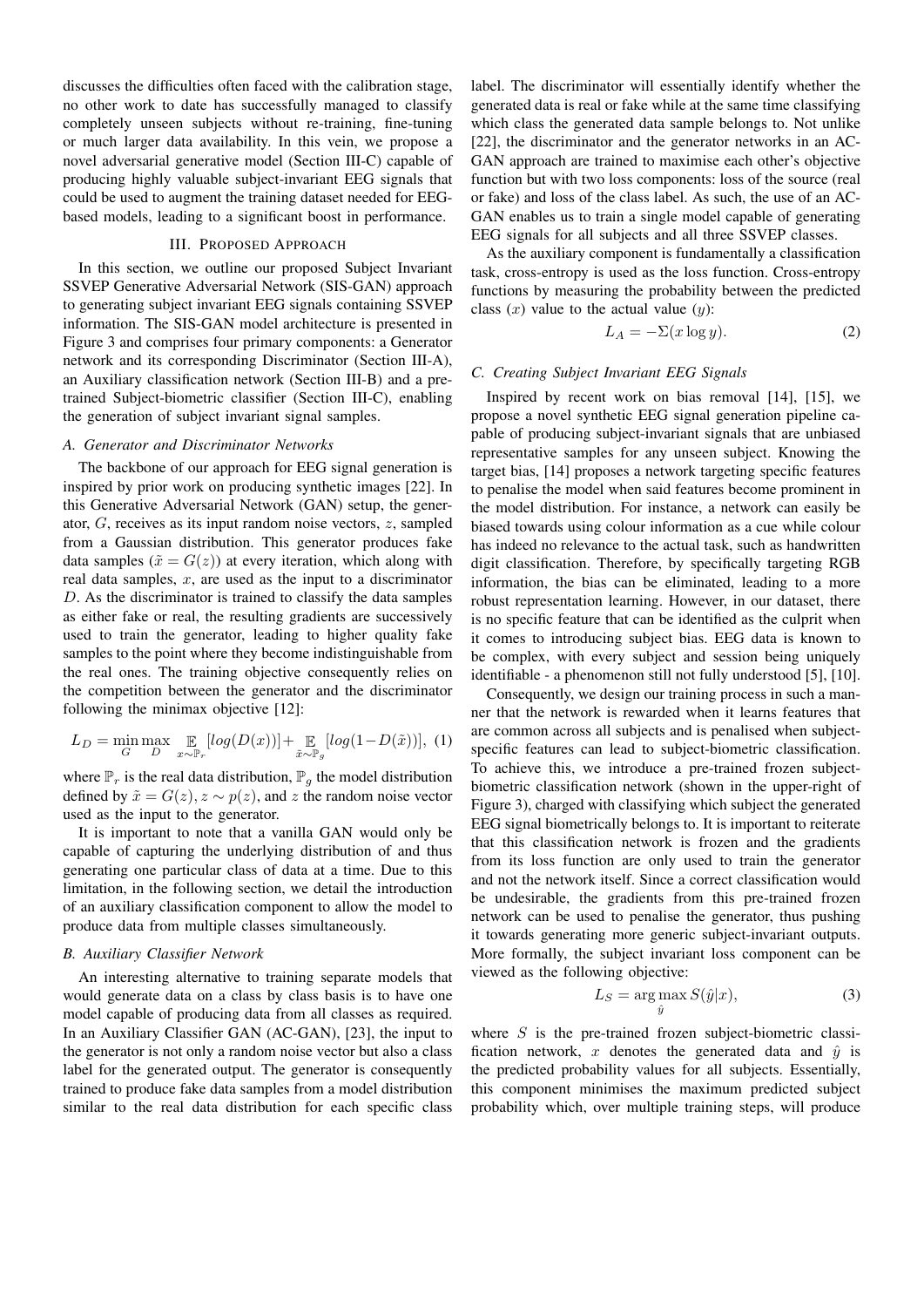synthetic EEG signals which cannot be correctly classified by the subject network – thus making the data subject invariant.

Figure 3 illustrates the overall SIS-GAN architecture and shows how the various components of our approach are connected. The model is able to generate samples for all classes using a single generator, but is similarly capable of producing subject-invariant EEG signals via the penalty introduced from the subject-biometric classification network. The overall training objective of our model is as follows:

$$
L = L_D + \lambda_a L_A + \lambda_s L_S,
$$
 (4)

where  $\lambda_a$  and  $\lambda_s$  are used to weight the importance of the auxiliary classification and subject identification components in the overall loss score.

#### *D. Implementation Details*

For the sake of consistency, all the discriminator and classification networks in Sections III-A, III-B and III-C follow a similar architecture with four layers containing modules of 1D Convolution, BatchNorm, PReLU and DropOut ( $p = 0.5$ ) followed by a linear layer projecting the resulting features to the number of desired classes. The discriminator in AC-GAN (Section III-B) includes two heads, one for discriminating between real and fake samples and one for auxiliary classification. No max-pooling is used as our experiments show strided convolutions yield better performance.

The architecture of the generator in all models contains five layers of fractionally-strided convolutions with BatchNorm and PReLU. Our experiments with residual connections [24] led to no significant improvements in the results. All implementation is done in PyTorch [25], with Adam [26] providing the optimisation ( $\beta_1 = 0.5$ ,  $\beta_2 = 0.999$ ,  $\alpha = 0.0001$ ). In SIS-GAN (Section III-C), the subject loss in Equation 3 is empirically weighted down (by a factor of 0.3 for  $\lambda_s$ ) for a more stable training process and improved results.

#### IV. EXPERIMENTAL SETUP

# *A. Datasets*

For our experiments, we make use of two sets of Dry-EEG data from non-overlapping subjects, collected under two different conditions: Offline and Online. Both datasets are recorded using Quick-20 dry EEG headset from Cognionics Inc. with 20 dry-EEG sensors. We collect data over the parietal and occipital cortex (P7, P3, Pz, P4, P8, O1 and O2) [27], frontal center (Fz) and A2 reference at 500 Hz sample rate with the stimuli displayed on a 60Hz LCD monitor.

*1) Offline Real Dry-EEG Dataset:* Data is collected from nine inexperienced subjects (Naïve BCI users) aged 25 to 40 years old from an offline SSVEP experiment (S01 to S09). Cortical signals from the subjects are streamed and recorded using the dry-EEG headset whilst their gaze is fixated on variable SSVEP stimuli from [16]. The stimuli is created using detected objects in a video sequence. Black and white boxes are rendered over object blocks, thus simulating a flickering effect with display frequency modulations of 10, 12 and 15 Hz to create SSVEP frequencies. Alternately, the



Fig. 3. Our Subject Invariant SSVEP Generative Adversarial Network. The Generator (G) produces data with subject-specific information removed (Sub) that can fool the Discriminator (D) and is classified as a certain frequency (Aux).

interface displays navigational arrows with the same frequency modulations. The objects in the video sequence are captured using the camera onboard our humanoid robot, NAO [28]. We collect 60 samples for each of the three classes per subject.

*2) Online Teleoperation Task Dry-EEG Dataset:* Data is collected using our experimental setup for real-time robotic teleoperation [16] based on three subjects (T01, T02, T03). No subject from the Offline dataset is used and all subjects are experienced participants. Subjects are seated in front of a computer screen to navigate a humanoid robot by fixating on real-time on-screen stimuli. The robot faces a scene containing objects which are detected and flickered with different unique frequencies. The decoded SSVEP signals are then used to navigate the humanoid robot towards the subject-selected objects within the calculated robot motion trajectory. The stimuli interface displayed to the subject alternates between flickering objects and the navigational arrows to allow the robot to be navigated when there are no new objects detected within the scene. To enable the use of this data, the raw EEG signals and the ground truth information are all saved from the real-time experiment. The data contains 30 unique samples per subject. We use this dataset in the cross-task validation experiment (Section V-D), where the objective is to learn a model from the Offline data such that it can correctly classify the data in the Online dataset. From the real-time task presented in [16], all subjects demonstrate strong statistical real-time performance based on offline training, with the mean accuracy of 90, 87 and 80% respectively.

## *B. Evaluation Methodology*

The main purpose of this work is to investigate the capability of a generative model to produce realistic synthetic signals that can potentially be used in real-time SSVEP classification to eliminate the calibration stage of a BCI application.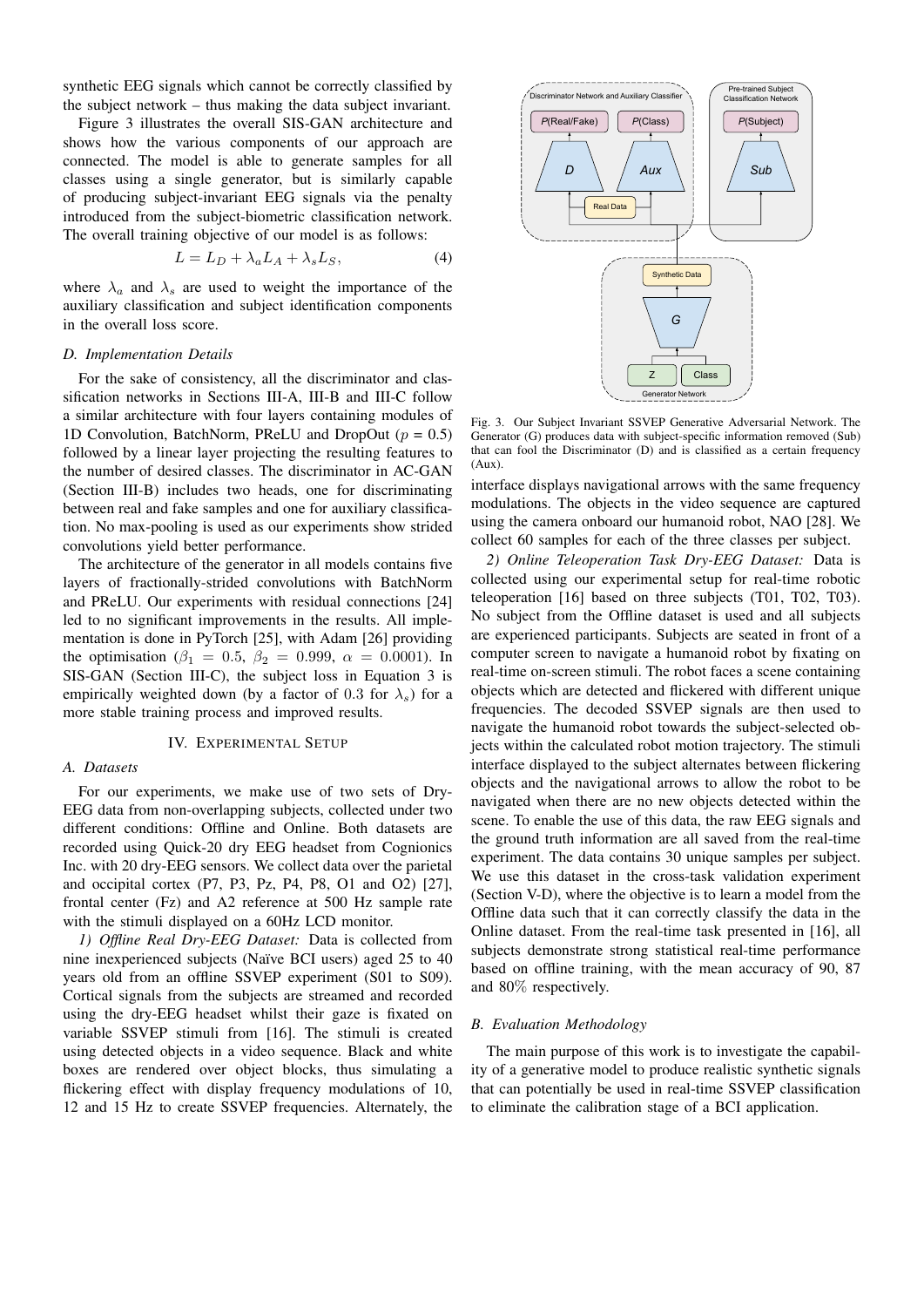

Fig. 4. Evaluation method for SSVEP classification for single subject, where the training and testing data are from the same subject. Dotted lines indicate SSVEP classification.

The first set of experiments (Section V-A) focus on SSVEP classification for a single subject. Using the Offline dataset, we test the SSVEP classification performance for each subject when the network is trained and tested on the same subject. Results are compared against models trained using realistic synthetic data generated by a Deep Convolutional GAN (DC-GAN) and an AC-GAN. The generative model is evaluated via the augmented dataset containing both real and synthetic data used to classify the testing dataset. Figure 4 outlines the experimental procedure. We utilise 20% of the data from Section IV-A1 for testing. The training dataset is used for training the generative and the SSVEP classification models.

There are two main experiments within this setup: firstly a baseline to see how accurately each subject performs the task and secondly to measure any improvements in performance by augmenting the training dataset with synthetic EEG signals. This is important as most of the time, naïve BCI users do not perform as well as experienced users in a variety of BCI tasks and hence some inter-subject variation is to be expected [29].

It is commonly known that EEG signals have unique patterns containing specific subject information that leads to difficulty in unseen subject classification [9]. The rest of our experiments focus on the ability of the generated synthetic data to improve the generalisation of the classification model given that there is no prior training on a particular subject. To rigorously evaluate our approach, experiments are carried out using three training datasets:

- *Real Training Data* where the resultant model is trained solely on the real data from the Offline dataset with no synthetic component.
- *Augmented Training Data* where model training is performed using real data from the Offline dataset mixed with synthetic data from the generative models at a ratio of 50:50.
- *Synthetic Training Data* where model training is performed using only synthetic data from the generative models, with the same number of total samples as the *Augmented Data*.

The second set of experiments (SSVEP Classification for Unseen Subject : Leave-One-Out – Section V-C) likewise focus on the same Offline dataset {D}. However, instead of training and testing on data captured from one subject, we perform tests on data from one unseen subject {S0x} after training the model on data from all other subjects  ${D - SOx}$ . Figure 5 shows the experimental procedure, where we are taking the leave-one-out validation approach (i.e. the leave-



(b) Evaluation method for SIS-GAN.

Fig. 5. Evaluation method for SSVEP classification for unseen subject where the test data is from an unseen subject with no prior training. Frozen subjectbiometric classifier is used to train SIS-GAN. Dotted lines indicate SSVEP classification.

one-out is {S0x} (test data) and data from all remaining subjects are used as the training data  ${D - SOx}$ .

Typically in prior works [11], [16], real-time SSVEP classification results are obtained by calibrating the SSVEP classifier model to the subject during the preliminary task. In our last set of experiments (SSVEP Classification for Unseen Subject : Cross-Task – Section V-D), which are the primary focus of this work, we explore whether this calibration stage can be removed, thus requiring no model retraining before a subject participates in the session. To achieve this, we evaluate the performance of a model on unseen subjects (online task) when the model is pre-trained on data from a completely different task (offline task). Normally, to do this, we would ideally want as large a volume of data from different subjects as possible. However, this is far from ideal as data collection is both time-consuming and expensive [19], further emphasising the importance of our approach. In our approach, we generate realistic data from a modest dataset containing data from nine subjects (detailed in Section IV-A1). Different training data are used to train a SSVEP classifier model, which is able to accurately classify data from the three unseen subjects from the Online dataset (detailed in Section IV-A2). The procedure of this evaluation is shown in Figure 5, where the SSVEP classifier model is trained using the Offline dataset and tested on the Online dataset.

#### V. EXPERIMENTAL RESULTS

The experimental results are presented here, with every result being the mean and standard deviation of ten different runs for each experiment, with a unique random seed used for every run. All experiments are performed using the same number of data points, with the augmented training dataset consisting of a mix of synthetic and real data at a ratio of 50:50. Final test experiments are performed on the real data.

## *A. SSVEP Classification for a Single Subject*

We have shown in our previous work [13] that it is possible to generate realistic synthetic EEG signals containing SSVEP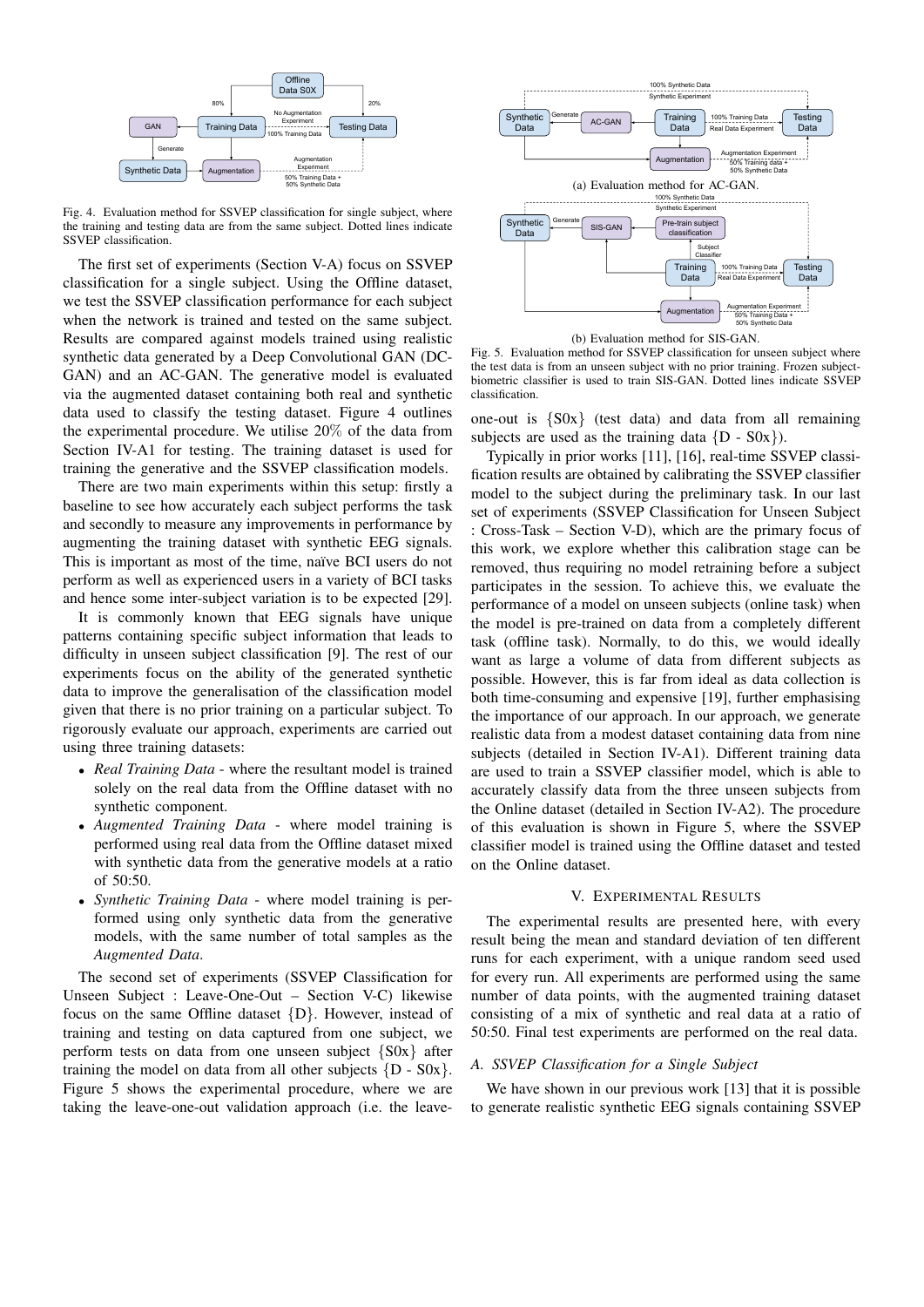frequency features. The primary constraint in generating such synthetic EEG signals is the limited quantity of the real data available for training a model capable of generating synthetic data in the first place, as large datasets are required to train accurate generative models. Since collecting EEG signals is time-consuming and expensive, we explore incorporating an auxiliary classifier into our approach for generating synthetic data as the auxiliary classification component essentially exposes the model to three times the amount of data provided to a vanilla approach such as DC-GAN.

TABLE I RESULTS OF SSVEP CLASSIFICATION ON A SINGLE SUBJECT.

| <b>Subject</b> | No augmentation   | With augmentation |                 |  |
|----------------|-------------------|-------------------|-----------------|--|
|                | <b>Real Data</b>  | DC-GAN            | $AC-GAN$        |  |
| <b>S01</b>     | $0.727 + 0.069$   | $0.582 + 0.089$   | $0.762 + 0.036$ |  |
| <b>S02</b>     | $0.843 + 0.059$   | $0.750 + 0.089$   | $0.868 + 0.020$ |  |
| <b>S03</b>     | $0.812 + 0.048$   | $0.732 + 0.058$   | $0.780 + 0.027$ |  |
| <b>S04</b>     | $0.783 + 0.073$   | $0.533 + 0.087$   | $0.795 + 0.027$ |  |
| <b>S05</b>     | $0.807 + 0.049$   | $0.742 + 0.076$   | $0.828 + 0.023$ |  |
| <b>S06</b>     | $0.948 + 0.024$   | $0.860 + 0.080$   | $0.953 + 0.016$ |  |
| S07            | $0.962 + 0.037$   | $0.982 + 0.029$   | $0.995 + 0.008$ |  |
| <b>S08</b>     | $0.738 + 0.086$   | $0.500 + 0.113$   | $0.708 + 0.033$ |  |
| <b>S09</b>     | $0.863 + 0.058$   | $0.860 + 0.032$   | $0.880 + 0.025$ |  |
| Mean           | $0.831 \pm 0.098$ | $0.727 \pm 0.172$ | $0.841 + 0.091$ |  |

For this experiment, we attempt to classify SSVEP signals using data from a single subject – this means that a new model is trained for each of the nine subjects. The results from this experiment are presented in Table I and show that we are able to use synthetic data without losing much SSVEP classification performance. Additionally, the results show that there is a possibility that by augmenting synthetic data with real data, the classification result can actually be improved to some degree (from 83.1% for training on real data alone to 84.1% with data augmented by AC-GAN generated data). This can be seen as validation that realistic synthetic SSVEP data can indeed be generated. Based on the results presented here, and for the sake of brevity, for the remaining experiments we compare our results with AC-GAN as it has demonstrated the best performance on this task.

# *B. Subject-biometric Classification*

To evaluate our hypothesis that SSVEP-based EEG signals can be classified in accordance with the subject-biometric, we train a convolutional model (similar to [7]), where the subject is used as the training label, rather than the SSVEP frequency. A confusion matrix detailing the performance of the model on each of the nine subjects from the Offline dataset is seen in Figure 2. In addition, after using 10-fold cross validation, the model is able to produce a final mean test accuracy score over the nine subjects of  $0.980 \pm 0.050$ . This demonstrates that EEG signals contain within them enough unique information which is accurately able to identify the subject from which the data was recorded. This result also corroborates with other research showing subject information to have a large detrimental impact

on model performance when performing other tasks [5], [20]. This is what primarily motivates the remainder of this work, as we try to eliminate these harmful subject-specific features when performing SSVEP classification.

## *C. SSVEP Classification for Unseen Subject : Leave-One-Out*

The pattern of electrical voltage produced by the brain often differs from one subject to the next, resulting in difficulty for a model to correctly classify SSVEP signals from a subject whose signals are absent from *a priori* model training. To overcome such difficulty, we train a generative model to eliminate subject-specific features, potentially to be used on the unseen subject problem. For this experiment, we train both AC-GAN and SIS-GAN and evaluate the performance following the procedure outlined in Figure 5 in Section IV-B.

The results in Table I demonstrate how training on real data can be effective when the training and test data are from the same subject, with mean accuracy of  $83.1\%$  (Table I – Real Data), but when the settings of the experiment change to testing on previously unseen test subject, using real data alone for training is not effective, as the mean accuracy is reduced to  $68.8\%$  (Table II – Real Data). However, the results indicate how SIS-GAN can be a powerful tool to enhance unseen subject classification by generating subject-invariant synthetic data which can be used for training. As seen in Table II, when the model is trained only on synthetic EEG signals generated by our SIS-GAN model and tested on real data, an accuracy level of up to 72.5% can be achieved, which is significantly higher than what a model trained on the same number of real data points can achieve (68.8%).

## *D. SSVEP Classification for Unseen Subject : Cross-Task*

We demonstrate that our proposed generative model is able to produce realistic EEG signals containing SSVEP frequency information. To achieve this, we analyse a subset of the generated data, taken from a model trained on the Offline dataset, using a Fast-Fourier Transform (FFT). The FFT plots for the three SSVEP frequencies taken from SIS-GAN and AC-GAN, as well as the real data, are presented in Figure 6. The figure shows that when compared to the FFT taken from the real EEG signals, the generative models are capable of producing data which display the characteristic peak at the desired SSVEP frequency. It is interesting to note that although containing the correct peak, the data generated by AC-GAN often has a higher amplitude when compared to the real data.

To illustrate the potential of our generative models, we perform cross-task classification as in Section IV-B. Crosstask classification requires a model trained solely on a dataset focusing on one task to generalise well to another dataset focusing on another task. In our experimental setup, we evaluate the performance of a model trained on the Offline dataset when tested using the Online dataset. This is a common realworld problem as often BCI systems are trained beforehand on existing data and expected to perform on different subjects in real time on a range of tasks including teleoperation [16].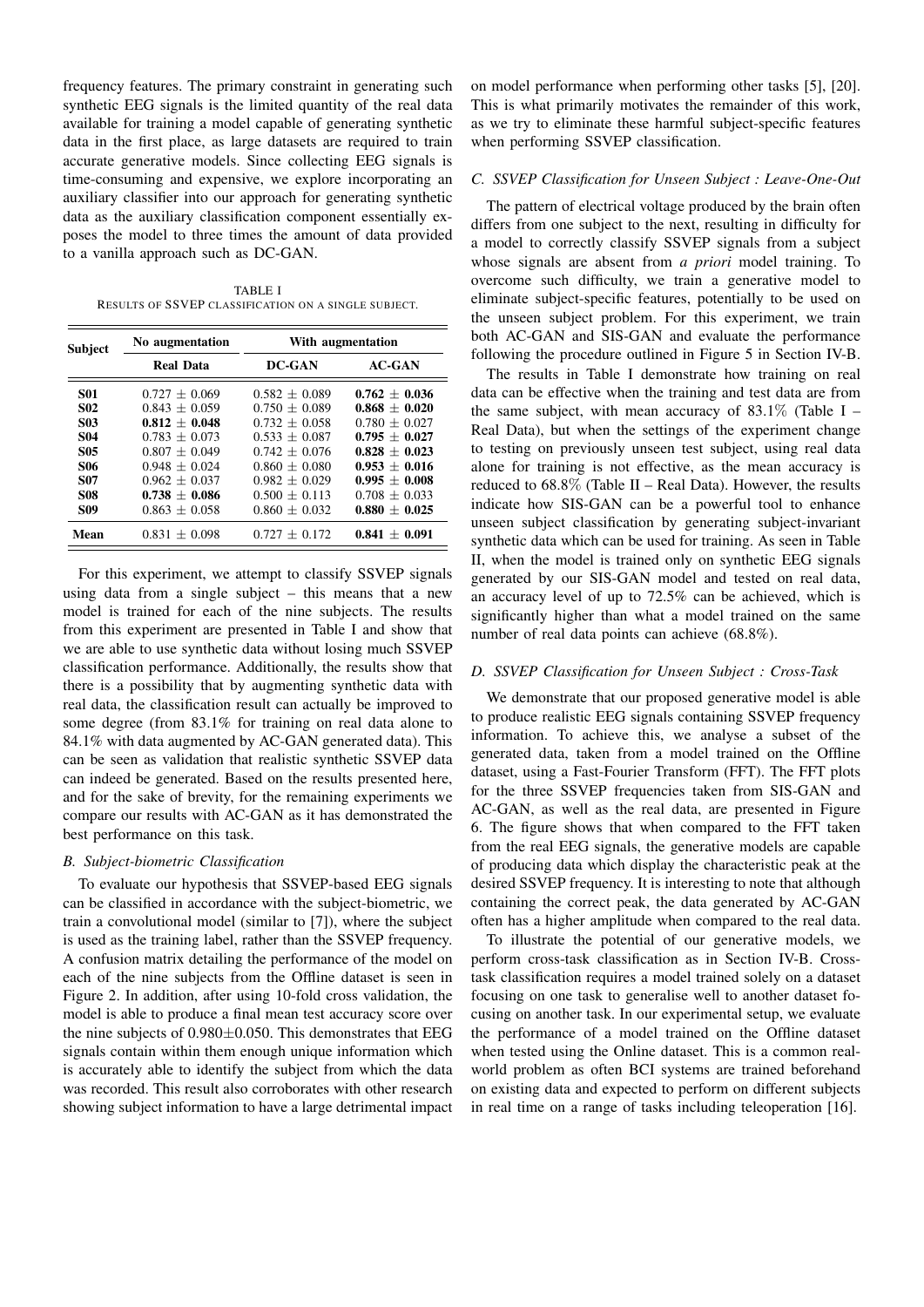TABLE II

MEAN ACCURACY WITH STANDARD DEVIATION WHEN CLASSIFYING SSVEP FOR UNSEEN SUBJECT ON OFFLINE DATASET.

| <b>Subject</b>    | Real data       | <b>Augmentated Training Data</b> |                 | <b>Synthetic Training Data</b> |                 |
|-------------------|-----------------|----------------------------------|-----------------|--------------------------------|-----------------|
|                   |                 | <b>AC-GAN</b>                    | <b>SIS-GAN</b>  | <b>AC-GAN</b>                  | <b>SIS-GAN</b>  |
| <b>Unseen S01</b> | $0.576 + 0.055$ | $0.534 + 0.042$                  | $0.550 + 0.028$ | $0.617 + 0.023$                | $0.665 + 0.017$ |
| <b>Unseen S02</b> | $0.705 + 0.009$ | $0.711 + 0.023$                  | $0.709 + 0.032$ | $0.619 + 0.053$                | $0.714 + 0.009$ |
| <b>Unseen S03</b> | $0.687 + 0.016$ | $0.688 + 0.032$                  | $0.732 + 0.021$ | $0.604 + 0.025$                | $0.717 + 0.006$ |
| <b>Unseen S04</b> | $0.656 + 0.010$ | $0.581 + 0.023$                  | $0.600 + 0.028$ | $0.627 + 0.162$                | $0.667 + 0.012$ |
| <b>Unseen S05</b> | $0.682 + 0.027$ | $0.694 + 0.024$                  | $0.711 + 0.026$ | $0.380 + 0.029$                | $0.768 + 0.080$ |
| <b>Unseen S06</b> | $0.757 + 0.045$ | $0.710 + 0.068$                  | $0.727 + 0.032$ | $0.627 + 0.162$                | $0.815 + 0.029$ |
| <b>Unseen S07</b> | $0.905 + 0.005$ | $0.940 + 0.009$                  | $0.943 + 0.014$ | $0.588 + 0.155$                | $0.911 + 0.025$ |
| <b>Unseen S08</b> | $0.447 + 0.046$ | $0.426 + 0.038$                  | $0.378 + 0.046$ | $0.343 + 0.030$                | $0.485 + 0.018$ |
| <b>Unseen S09</b> | $0.778 + 0.012$ | $0.807 + 0.018$                  | $0.814 + 0.023$ | $0.710 + 0.048$                | $0.780 + 0.009$ |
| Mean              | $0.688 + 0.125$ | $0.677 + 0.146$                  | $0.685 + 0.155$ | $0.543 + 0.150$                | $0.725 + 0.113$ |



Fig. 6. Comparing Fast-Fourier Transforms (FFT) of real and synthetic data from all the generative models. The Synthetic data clearly displays the characteristic SSVEP frequency peaks and associated harmonics.

TABLE III MEAN ACCURACY WITH STANDARD DEVIATION FOR CROSS-TASK WHEN CLASSIFYING SSVEP ON ONLINE SUBJECT DATASET.

| Real data                          | <b>Augmentated Training Data</b>   |                                    | <b>Synthetic Training Data</b>     |                                    |
|------------------------------------|------------------------------------|------------------------------------|------------------------------------|------------------------------------|
|                                    | <b>AC-GAN</b>                      | <b>SIS-GAN</b>                     | <b>AC-GAN</b>                      | <b>SIS-GAN</b>                     |
| $0.736 + 0.066$<br>$0.508 + 0.072$ | $0.742 + 0.071$<br>$0.542 + 0.062$ | $0.756 + 0.103$<br>$0.592 + 0.052$ | $0.695 + 0.100$<br>$0.488 + 0.083$ | $0.845 + 0.019$<br>$0.675 + 0.016$ |
|                                    |                                    |                                    |                                    | $0.453 + 0.017$<br>$0.660 + 0.161$ |
|                                    | $0.240 + 0.039$<br>$0.495 + 0.211$ | $0.277 + 0.067$<br>$0.520 + 0.202$ | $0.303 + 0.057$<br>$0.550 + 0.201$ | $0.310 + 0.060$<br>$0.498 + 0.177$ |

The experimental results are presented in Table III. One of the most striking observations that can be made from the results is that almost all of the approaches are an improvement upon just using the real data alone – bringing some evidence that using our synthetically generated data can improve crosstask performance. Perhaps the most interesting result is that training a classification model only with data generated using SIS-GAN can lead to the model outperforming a model trained on the same number of real data points by over 16 percentage points. It is also of interest to observe that using the synthetic training data alone, SIS-GAN significantly outperforms AC-GAN, highlighting the potential benefits associated with removing subject-specific features from EEG signals.

To further explore our approach, we investigate the properties of the subject-invariant synthetic data generated by SIS-GAN by visualising the softmax probability assigned to the generated data by the pre-trained subject-biometric classification network. Here, we hope to observe that the pretrained network is unable to find any features in the generated data that can be used to classify the subject. The results from this experiment are displayed in Figure 7, where data generated by both the AC-GAN and SIS-GAN approaches are passed through the pre-trained subject network and the resulting softmax probability values are recorded. The figure shows that data generated by AC-GAN is often classified as belonging to either subject S03 or S04, meaning that strong subject-specific features are clearly still present in the data. However, the data generated by SIS-GAN has been assigned a low probability distributed across all nine subjects, indicating that the subject-biometric classification network is unable to find discriminative subject features in the data. This result further indicates that SIS-GAN produces subject invariant data